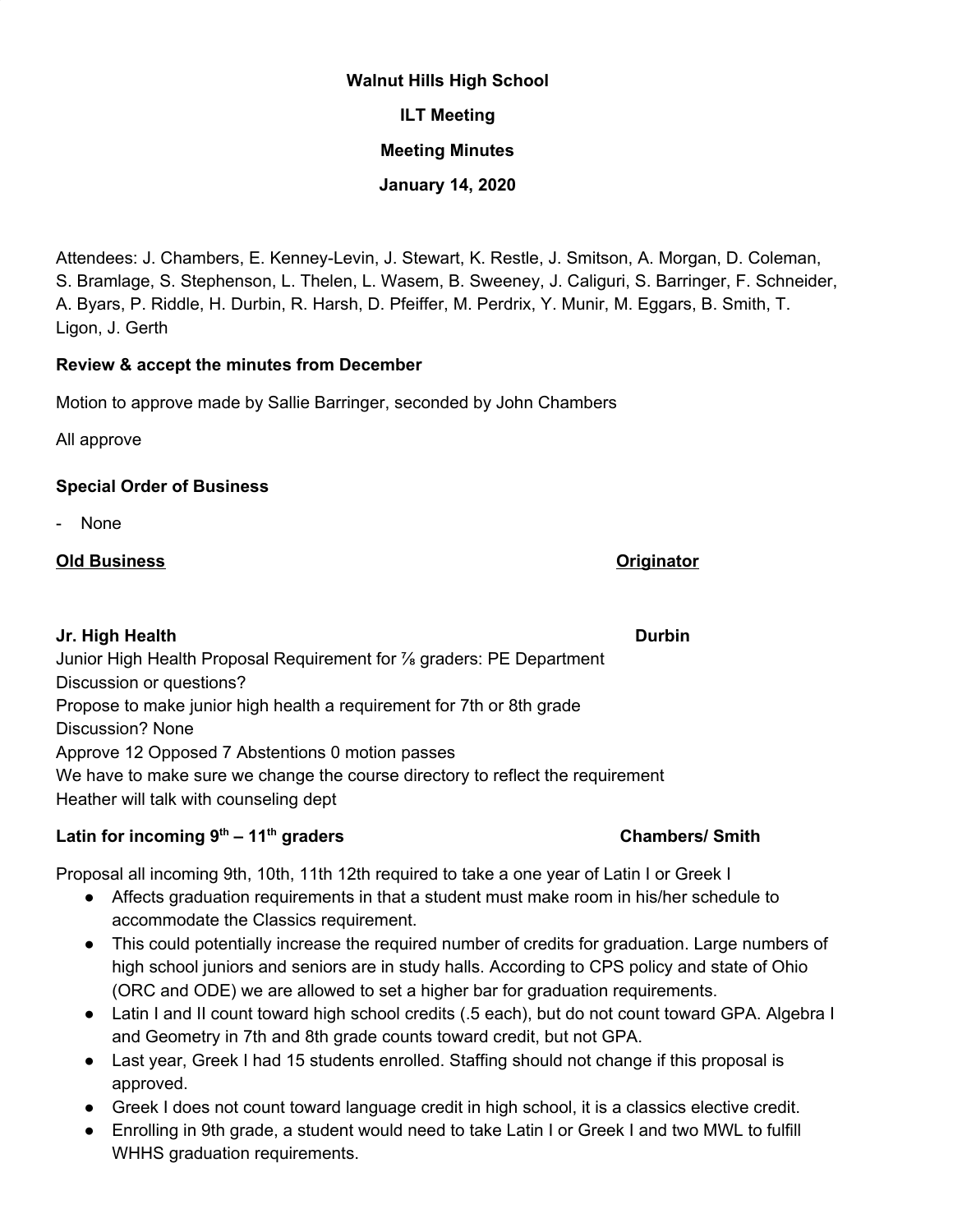- We do not figure we'd need an additional section of Greek, but potentially we would need to add another for Latin I. Details of how far the curriculum runs for the Latin I would be dependent upon the students in the classroom.
- How many students come into WHHS and graduate without Latin?
- Currently, 360 students in grades 9-12 that have not taken Latin at this time (19-20)

E. Kenney-Levin: Propose to postpone until next month or go back to departments to discuss further. D. Pfeiffer: Second to propose a vote for this meeting.

- Require Latin I for students enrolling in Walnut in grades 9-12 in the short term, but we need to return to the number of credits required for graduation.
	- Can the credits for graduation stay the same?
- Parents do not believe that requiring Latin I requirement for incoming 9-12 in a bad idea. They agree with the requirement.
- If a student enrolls in Walnut and has Latin listed on the transcript as high school credit, that will satisfy the requirement.
	- $\circ$  Is there going to be an exam to show they are Latin proficient? No, there is not a placement test. The transcript that lists Latin as a credit will count.

Motion to accept the proposal as is made by J. Chambers and seconded by D. Pfeiffer.

● Walnut issues a Classical College Preparatory Diploma and it is important that students take Latin (or Greek). With 360 current students having not taken Latin, that is over 10% of our student population, 18% of grades 9-12 student population.

Proposal to accept handbook change as written Approve 11 Oppose 6 Abstentions 2; motion passes

# **New Business Originator**

# **Procedures for ILT Kenney-Levin**

- Proposal from Erin. Some contractual some not.
- ILT request form (John or Erin) not contractual, but procedural.
- Agenda 24 hours contractual (amend to include ILT student representatives, Erin will add to email list, but not amend the proposal)
- Agenda item 5 minutes to present and up to 10 minutes to discuss for each item to discuss, vote on proposal, vote to extend 5 up to 10 minutes, or vote for table; if ILT member does not make proposal, Co-Chairs (Erin or John) will propose
- Minutes will be submitted and posted 3 business days (contractual requirement)
- ILT committee members reviewed at beginning of new school year (contractual requirement)

Motion by E. Kenney-Levin, seconded by D. Pfeiffer

Approve 19 Opposed 0 Abstentions 0; motion passes

# **Second part of proposal by John:**

- Only members of ILT should bring discussion to ILT.
	- $\circ$  In the past a faculty member brought a proposal to the ILT and after the ILT proposal was discussed and motion was voted upon the staff member continues to sit at the ILT table and joins in on the conversation for the remainder of the meeting.
- Presenters that are not members of the ILT are limited to the discussion of proposals that they have brought to the ILT.
- Non-ILT members are more than welcome to share their opinion at the request and/or approval of an ILT member.

Motion made by L. Wasem and seconded by F. Schneider